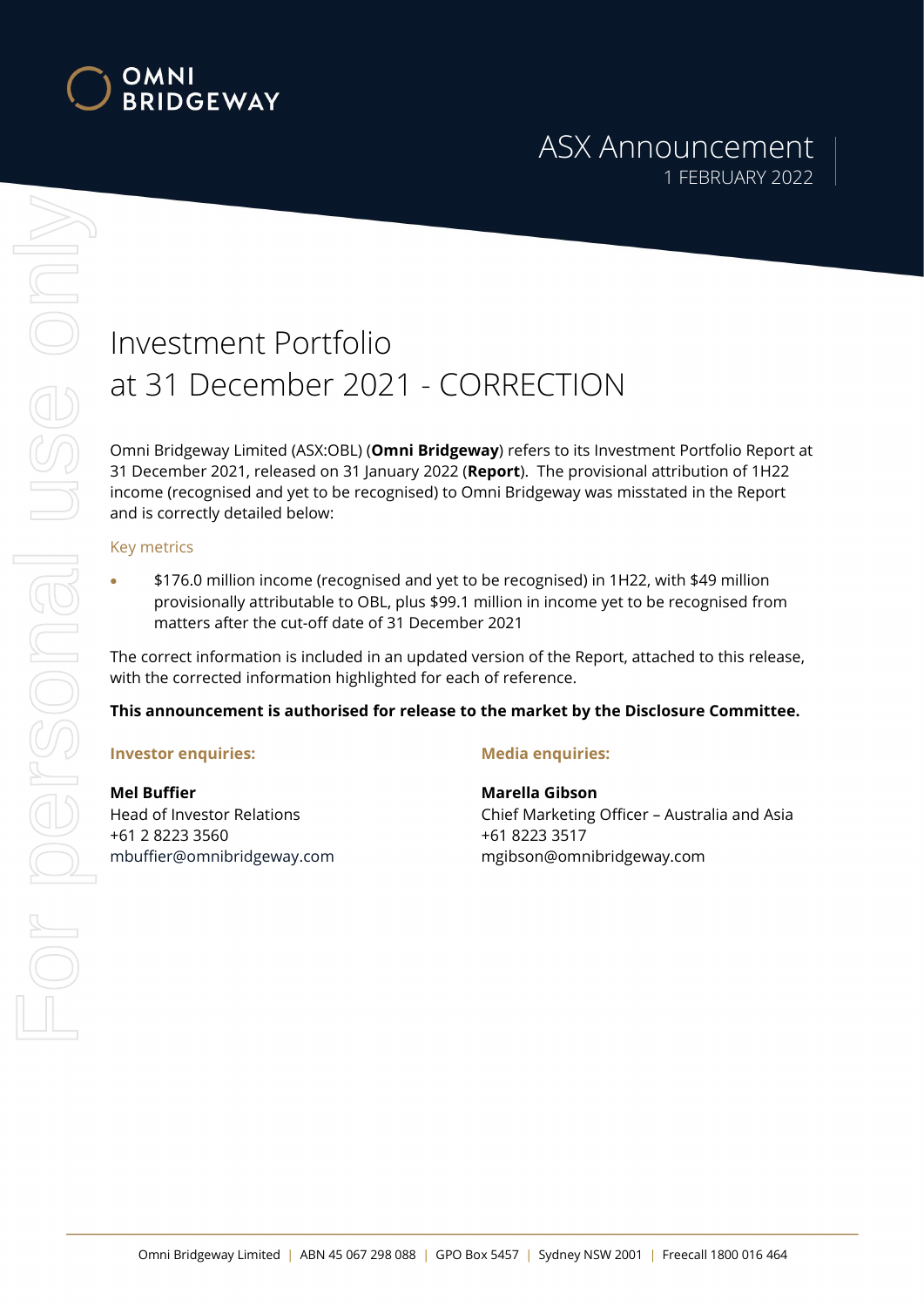

# For personal use only Or personal use onn

# Investment Portfolio at 31 December 2021

Omni Bridgeway Limited (ASX:OBL) (Omni Bridgeway, OBL) announces its investment performance for the three months ended 31 December 2021 (2Q22, Quarter) and for the half year period (1H22).

We are pleased to report materially positive developments in the two key drivers of our business: completions and the generation of new investments. These outcomes have been achieved in the context of a continuing uncertain environment driven by the pandemic, and reflects the robustness of the uncorrelated financial model, underpinned by the efforts of our global team to deliver diversified investments in legal risk finance and management.

We have largely delivered on our expectations, and in some instances exceeded them, with a record amount of income generated in our first half, with several material potential completions occurring after the cut-off date, which will drive income for the second half. We are on track to achieve our target for new commitments in the financial year and deliver on our continued growth in EPV and investments. We set ourselves a number of strategic goals, including the refinance of our debt which also is on track for completion in the next few months. Overall, we have set our goals for this year, and are delivering on those goals.

# Key metrics

- \$176.0 million income (recognised and yet to be recognised) in 1H22, with \$49 million provisionally attributable to OBL, plus \$99.1 million in income yet to be recognised from matters after the cut-off date of 31 December 2021
- **Estimated portfolio value (EPV)** of \$23.2 billion, comprises \$20.5 billion from unconditional investments and \$2.7 billion from conditionally funded and IC approved investments
- Implied embedded value (IEV) was maintained at \$3.1 billion notwithstanding the acceleration of completions
- External funds under management remains unchanged with 40% yet to be committed
- Strong financial position maintained with cash and receivables of \$199.7 million on OBL balance sheet, sufficient to support corporate initiatives
- New commitments of \$190 million, representing \$4.8 billion EPV and approximately 37% of our FY22 commitment target of \$520 million, were made across 31 new investments and 16 conditionally funded investments in 1H22, with 13 new investments and 10 conditionally funded investments made in the **Ouarter**
- We have 29 exclusive term sheets with clients, representing \$151 million of new investment opportunities, which if converted into funded investments will represent a further 29% of our FY22 commitment target

Further information on terms used in this announcement is available at https://omnibridgeway.com/investors/omni-bridgeway-glossary ("Notes" and "Glossary").

The Notes and the Glossary contain important information, including definitions of key concepts, and should be read in conjunction with this announcement.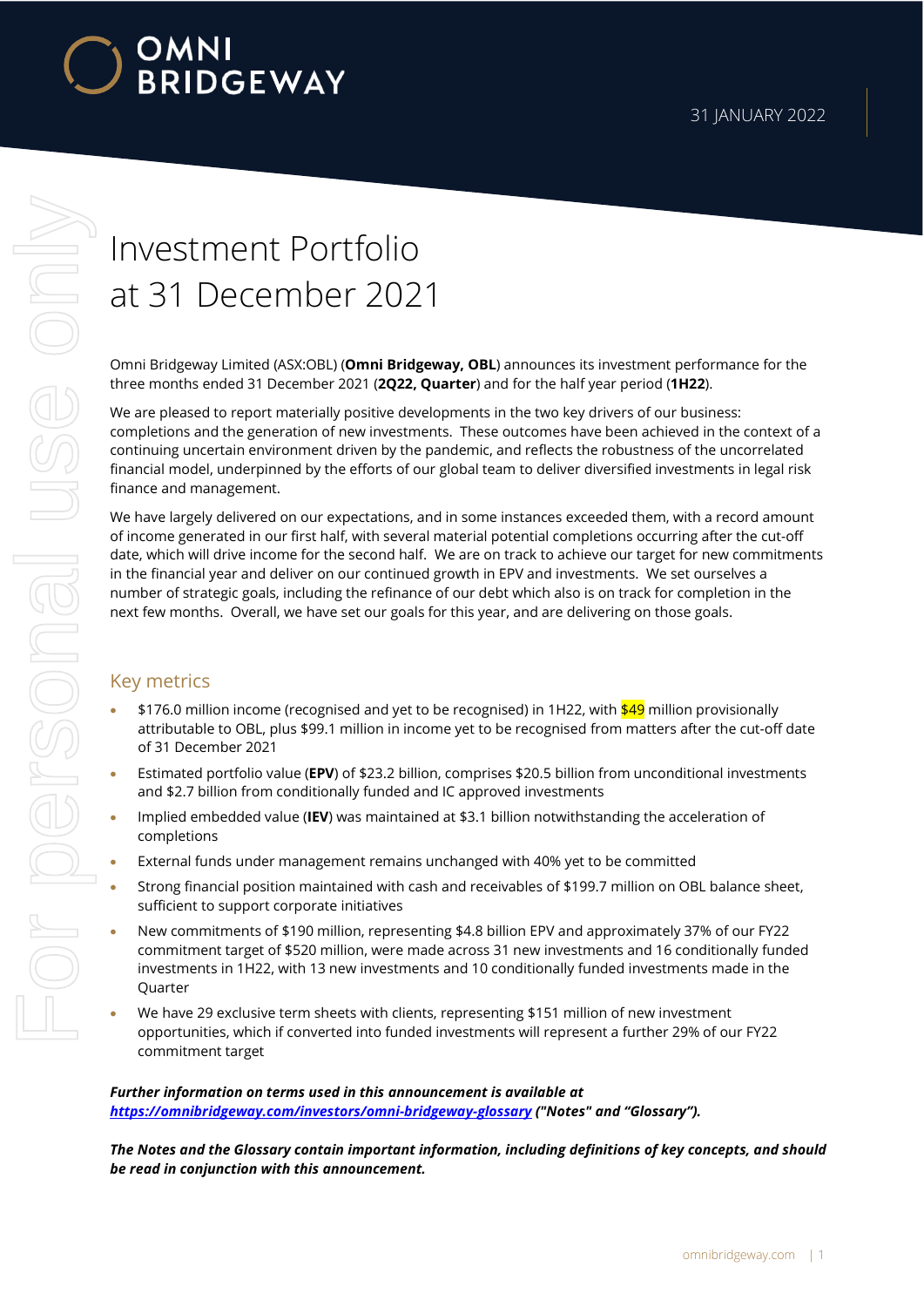# Updates

- With most of the commercial terms agreed, the refinancing of our debt facilities remains on track to occur in early 2022
- A Fund 6 run off period through to 30 June 2022 has been agreed with the fund investor whereby all investment opportunities identified prior to 31 December 2021 will flow into Fund 6. Merits Investment opportunities identified after 1 January 2022 will flow into Fund 5 and enforcement opportunities identified after 1 January 2022 will be warehoused by OBL until Fund 8 is established, which is expected before 30 June 2022
- OBL anticipates receiving material cash distributions from Fund 1 and Funds 2&3 in FY23 or potentially earlier
- A new presence is to be established in Washington DC and key appointments were made in the US to enhance our capability and also expand our global enforcements business
- The prevalence of the Omicron COVID variant has led to a resumption of work from home for our New York, European and Sydney offices, and a general delay in returning to the office for numerous services providers we have not seen an impact on Court activity in the US or elsewhere

## Income

Income of \$83.8 million was recognised in 2Q22 across the portfolio and comprises:

- \$66.7 million income recognised from 18 fully completed investments which had an EPV of \$735.2 million
- \$16.8 million income recognised from partial completions and \$0.3 million from completions in previous periods

A further \$62.8 million of income yet to be recognised at 31 December 2021, and \$99.1 million income yet to be recognised arising post period end, relates to substantially completed investments with conditional settlements or judgments on appeal which will be recognised in future periods.

A portfolio income conversion rate of 10%, achieved in both 2Q22 and 1H22, is lower than the long-term conversion rate of 15% due to some early investment completions in Fund 4 and an adverse financial result in two settlements in Funds 2&3.

|                                                  | Balance                  | <b>Funds</b>      |      |                          |                          |      |                          |                          |
|--------------------------------------------------|--------------------------|-------------------|------|--------------------------|--------------------------|------|--------------------------|--------------------------|
| AUD million                                      | sheet                    |                   | 2&3  | 4                        | 5                        | 6    | 7                        | Total                    |
| Total income recognised in 1Q22                  | 1.0                      | 1.1               | 3.7  | 17.0                     |                          | 6.6  |                          | 29.4                     |
|                                                  |                          |                   |      |                          |                          |      |                          |                          |
| Investments completed in 2Q22                    | 7.9                      | 26.4              | 4.0  | 20.0                     | $\overline{\phantom{a}}$ | 8.4  | $\overline{\phantom{a}}$ | 66.7                     |
| Investments completed in prior periods           |                          |                   |      |                          |                          | 0.3  | $\overline{\phantom{a}}$ | 0.3                      |
| Ongoing investments                              |                          | 7.9               | 3.2  | 3.1                      | $\overline{\phantom{a}}$ | 2.6  | $\overline{\phantom{a}}$ | 16.8                     |
| Total income recognised in 2Q22                  | 7.9                      | 34.3              | 7.2  | 23.1                     | $\overline{\phantom{0}}$ | 11.3 | $\blacksquare$           | 83.8                     |
| Total income recognised in 1H22                  | 8.9                      | 35.4              | 10.9 | 40.1                     |                          | 17.9 | ٠                        | 113.2                    |
|                                                  |                          |                   |      |                          |                          |      |                          |                          |
| Binding conditional settlements                  | 18.0                     | $\qquad \qquad -$ | 2.8  | 2.1                      |                          |      |                          | 22.9                     |
| Successful judgments                             | $\overline{\phantom{0}}$ | 18.6              | 9.8  | $\overline{\phantom{a}}$ | 2.5                      |      | -                        | 30.9                     |
| <b>Executed settlements</b>                      |                          |                   |      |                          |                          |      |                          | $\overline{\phantom{m}}$ |
| Agreed in-principle settlements                  | $\qquad \qquad$          | 9.0               |      |                          |                          |      | -                        | 9.0                      |
| Total income yet to be recognised at 31-Dec-2021 | 18.0                     | 27.6              | 12.6 | 2.1                      | 2.5                      |      |                          | 62.8                     |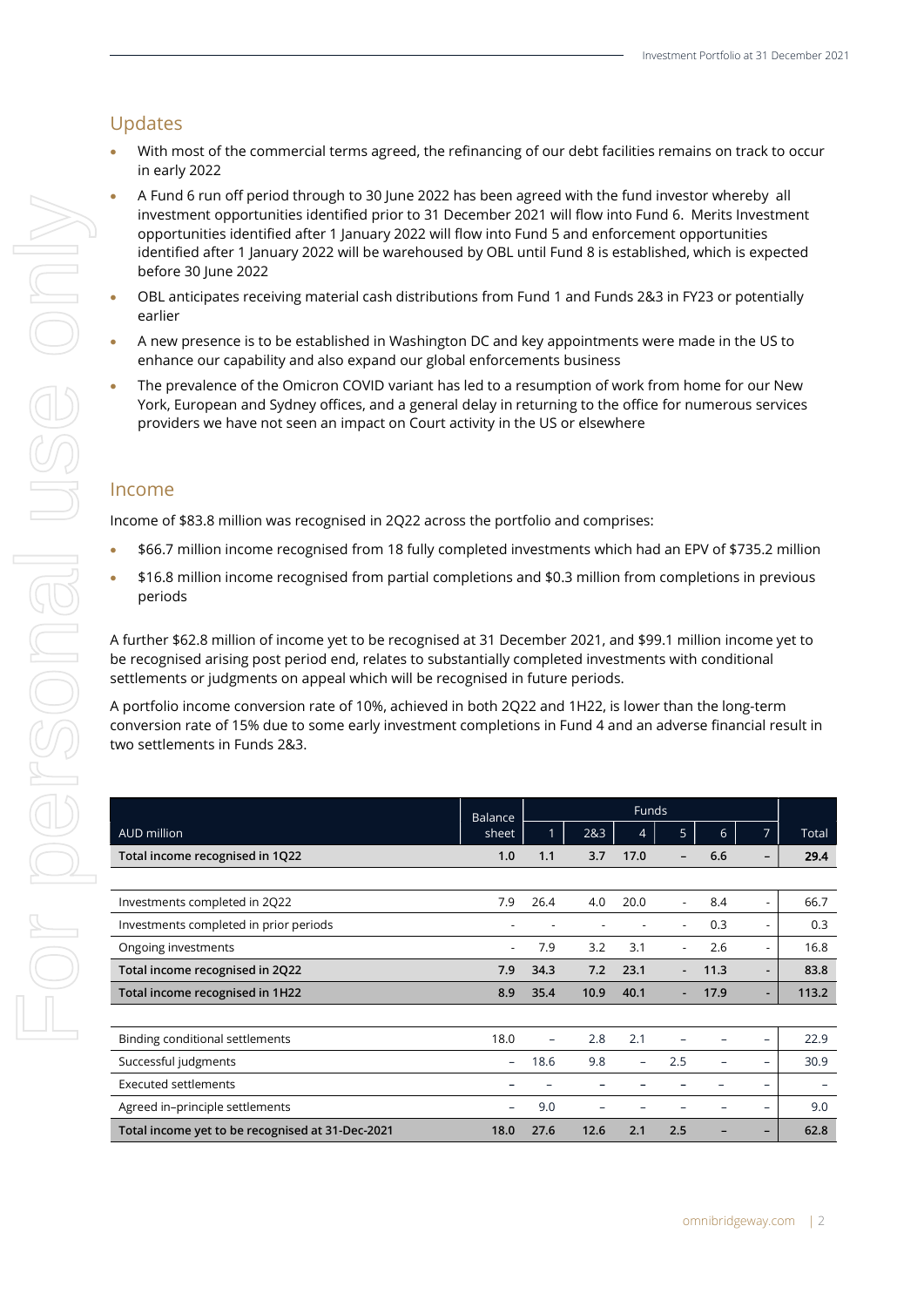| Total income (recognised and yet to be recognised) in 1H22   | 26.9                     | 63.0 | 23.5 | 42.2 | 2.5                      | 17.9 | -                        | 176.0 |
|--------------------------------------------------------------|--------------------------|------|------|------|--------------------------|------|--------------------------|-------|
| - provisionally attributable to OBL shareholders             | 27                       |      |      | 11   | $<$ 1                    | 11   | $\overline{\phantom{a}}$ | 49    |
| - provisionally attributable to NCI                          | $\overline{\phantom{a}}$ | 63   | 24   | 31   | $\mathcal{P}$            |      | $\overline{\phantom{a}}$ | 127   |
| Further income yet to be recognised (arising post 31-Dec-21) |                          |      | 30.0 | 11.7 | 54.5                     | 2.9  | $\overline{\phantom{0}}$ | 99.1  |
|                                                              |                          |      |      |      |                          |      |                          |       |
| EPV of investments completed in 2022                         | 58                       | 225  | 39   | 325  | 60                       | 28   | $\overline{\phantom{a}}$ | 735   |
| Income conversion rate for 2022                              | 14%                      | 14%  | 10%  | 6%   | $\overline{\phantom{0}}$ | 29%  | n/a                      | 10%   |
| EPV of investments completed in 1H22                         | 58                       | 225  | 41   | 515  | 60                       | 33   |                          | 932   |
| Income conversion rate for 1H22                              | 14%                      | 14%  | 10%  | 7%   | $\overline{\phantom{a}}$ | 38%  | n/a                      | 10%   |

# Cash reporting and financial position at 31 December 2021

| AUD million                         | Cash                     | <b>Receivables</b> | Total |
|-------------------------------------|--------------------------|--------------------|-------|
| OBL balance sheet (excluding Funds) | 126.8                    | 72.9               | 199.7 |
| Funds 1-4, 6 (consolidated)         | 38.9                     | 46.9               | 85.8  |
| Fund $51$                           | 10.6                     |                    | 10.6  |
| Fund $71$                           | $\overline{\phantom{a}}$ |                    |       |
| <b>Total</b>                        | 176.3                    | 119.8              | 296.1 |

1. Includes 100% of respective Fund's holding including amount attributable to both OBL and external investors.

# Fund summary

Our funding strategy has evolved over time to diversify investment risk, from initially investing on our own balance sheet to now bringing in third party capital while maintaining a meaningful minority stake in each of our Funds.

|            |                   |           | Fund breakdown           |                     |                                      |                        |                          |  |  |  |
|------------|-------------------|-----------|--------------------------|---------------------|--------------------------------------|------------------------|--------------------------|--|--|--|
| Portfolio  | Committed         | Fund size | Recycled<br>profits      | Capital<br>deployed | Capital<br>committed -<br>undeployed | Capital<br>uncommitted | Other costs              |  |  |  |
| Fund 1     | 100%              | US\$172m  | -                        | US\$153m            | US\$11m                              | <b>US\$0m</b>          | <b>US\$8m</b>            |  |  |  |
| Funds 2&3  | 100%              | \$189m    | $\overline{\phantom{0}}$ | \$110m              | \$63m                                | \$0m                   | \$16m                    |  |  |  |
| Fund 4     | 46%               | US\$500m  | -                        | US\$134m            | US\$87m                              | US\$268m               | US\$11m                  |  |  |  |
| Fund 5     | 46%               | US\$500m  | US\$(3) m                | US\$64m             | US\$148m                             | US\$269m               | US\$22m                  |  |  |  |
| Fund $6^2$ | 99%               | €150m     | €(39)m                   | €67m                | €117m                                | €1m                    | €42m                     |  |  |  |
| Fund 7     | $\qquad \qquad -$ | US\$100m  |                          | <b>US\$4m</b>       | $\overline{\phantom{a}}$             | US\$96m                | $\overline{\phantom{0}}$ |  |  |  |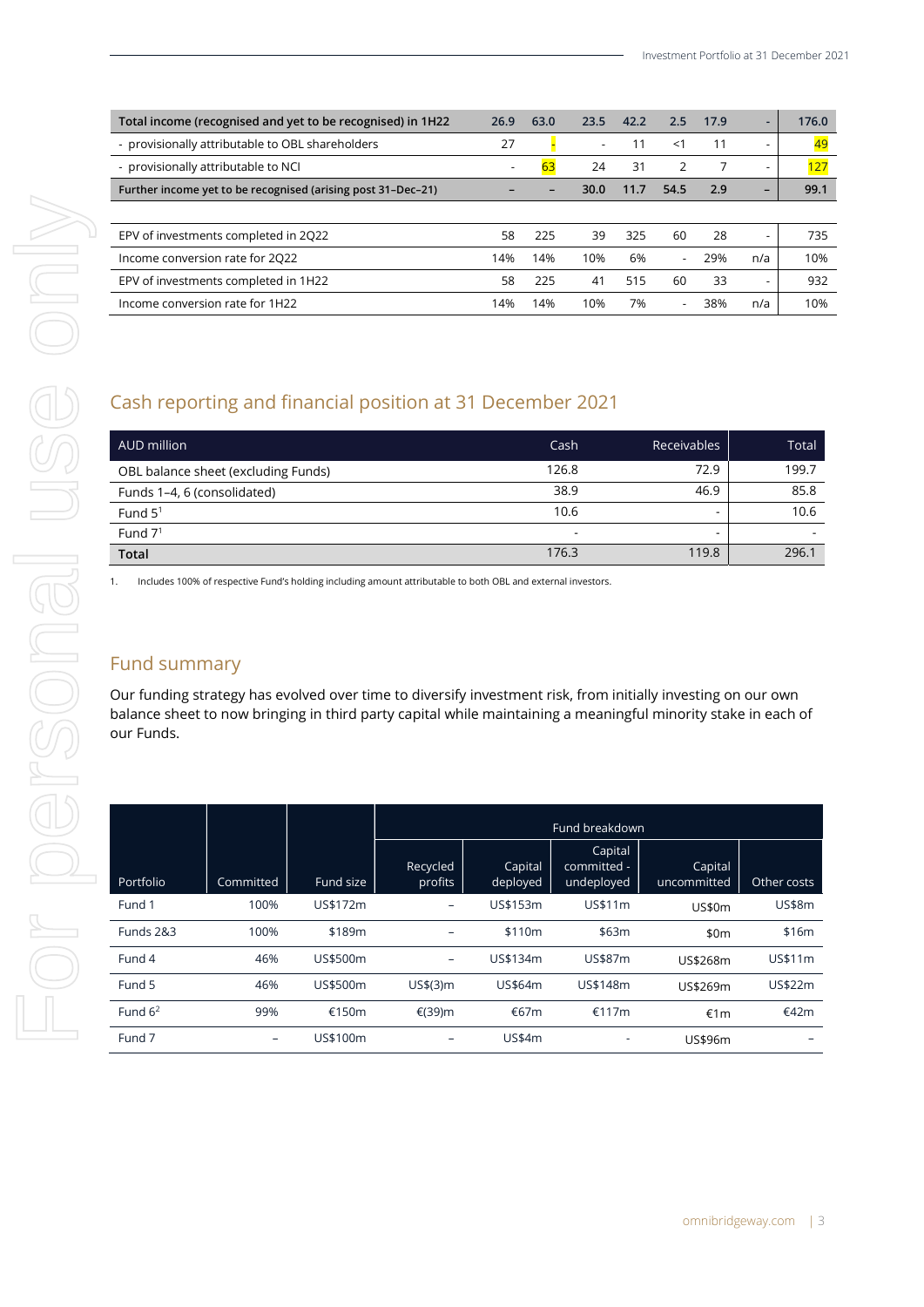|                      | Total             | Total<br>distributions   | Outstanding amounts yet to be<br>attributable to external investors (A\$) |                      | Outstanding amounts yet to be<br>attributable to OBL (A\$) |       |  |
|----------------------|-------------------|--------------------------|---------------------------------------------------------------------------|----------------------|------------------------------------------------------------|-------|--|
| Portfolio            | capital<br>called | (capital and<br>returns) | Capital                                                                   | Returns <sup>1</sup> | Capital                                                    | Fees  |  |
| Fund 1               | US\$167m          | US\$(149)m               |                                                                           | \$37m                | \$58m                                                      | \$8m  |  |
| <b>Funds 2&amp;3</b> | \$139m            | \$(42) m\$               | \$69m                                                                     | \$35m                | \$28m                                                      | \$4m  |  |
| Fund 4               | US\$208m          | US\$(42)m                | \$183m                                                                    |                      | \$46m                                                      |       |  |
| Fund 5               | US\$94m           | US\$(12)m                | \$91m                                                                     |                      | \$23m                                                      |       |  |
| Fund $62$            | €70m              |                          | \$104m                                                                    |                      | \$5m                                                       |       |  |
| Fund 7               | US\$4m            | $\qquad \qquad -$        | \$5m                                                                      |                      | $<$ \$1m                                                   |       |  |
| <b>Fund total</b>    |                   |                          | \$452m                                                                    | \$72m                | \$160m                                                     | \$12m |  |

1. Returns for Funds 1 – 3 include accumulated preferred returns and special distributions.

2. All data for Fund 6 is current at 30 September 2021.

We continue to make good progress on investment completions in Fund 1, with \$37 million remaining outstanding to our Fund 1 investor at 31 December 2021. As noted above there is a further \$27.6 million of income yet to be recognised which upon receipt and distribution will reduce the balance to approximately \$9 million.

|               |     |                     |            |                           |                                   | Success rate                                   |                   |                  |
|---------------|-----|---------------------|------------|---------------------------|-----------------------------------|------------------------------------------------|-------------------|------------------|
| Portfolio     | #   | Average<br>duration | <b>EPV</b> | EPV<br>conversion<br>rate | Legal<br>outcome<br># investments | Financial<br>outcome<br>\$ weighted<br>average | ROIC <sup>1</sup> | IRR <sup>1</sup> |
| Fund 1        | 29  | $3.0$ yrs           | \$1,526m   | 13%                       | 90%                               | 76%                                            | 65%               | 25%              |
| Funds 2&3     | 15  | $1.5$ yrs           | \$438m     | 17%                       | 80%                               | 49%                                            | 83%               | 108%             |
| Fund 4        | 5   | $0.7$ yrs           | \$713m     | 9%                        | 100%                              | 100%                                           | 35%               | 145%             |
| Fund 5        | 4   | $0.9$ yrs           | \$131m     | 20%                       | 75%                               | 96%                                            | 40%               | 29%              |
| Fund 6        | 190 | $3.1$ yrs           | n/a        | n/a                       | n/a                               | 77%                                            | 331%              | 160%             |
| Fund 7        | n/a | n/a                 | n/a        | n/a                       | n/a                               | n/a                                            | n/a               | n/a              |
| Balance sheet | 94  | $3.1$ yrs           | \$3,628m   | 21%                       | 85%                               | 76%                                            | 135%              | 82%              |

Return on invested capital (ROIC) and internal rate of return (IRR) is measured before capitalised overheads and operating overheads

# Estimated portfolio value analysis

At 31 December 2021, funded EPV of \$20.5 billion increased by 0.3% during 2Q22. The net EPV of all investments (including 25 conditionally funded and IC approved investments of \$2.7 billion) was \$23.2 billion.

Investments with an EPV of \$235 million relating to 4 of the 18 completed investments were accelerated from FY23 to 1H22.

After adjusting for 1H22 completions, the EPV for the remaining six months of FY22 has reduced by \$0.6 billion due to the shift in the completion of eight investments to FY23 and FY24, of which \$0.4 billion relates to one investment in Fund 5 where our client has obtained an award, but the defendant is now seeking to appeal the decision. As such, we now estimate that this matter will not complete until FY24.

A settlement was reached in January 2022 for the Novo Nordisk case, an investment in Funds 2&3 with an EPV of \$702 million included in our EPV assumptions at 31 December 2021. The settlement was on the basis that each party bears their own costs which will result in an impairment of \$1.8 million in 1H22, and a return of our \$9.8 million security for costs. The investment was conditional on the outcome of a disclosure application in the US which has been delayed for a number of years. Following a review of the preliminary information obtained, and taking into account the ongoing delays, material ongoing costs and adverse cost risks, the